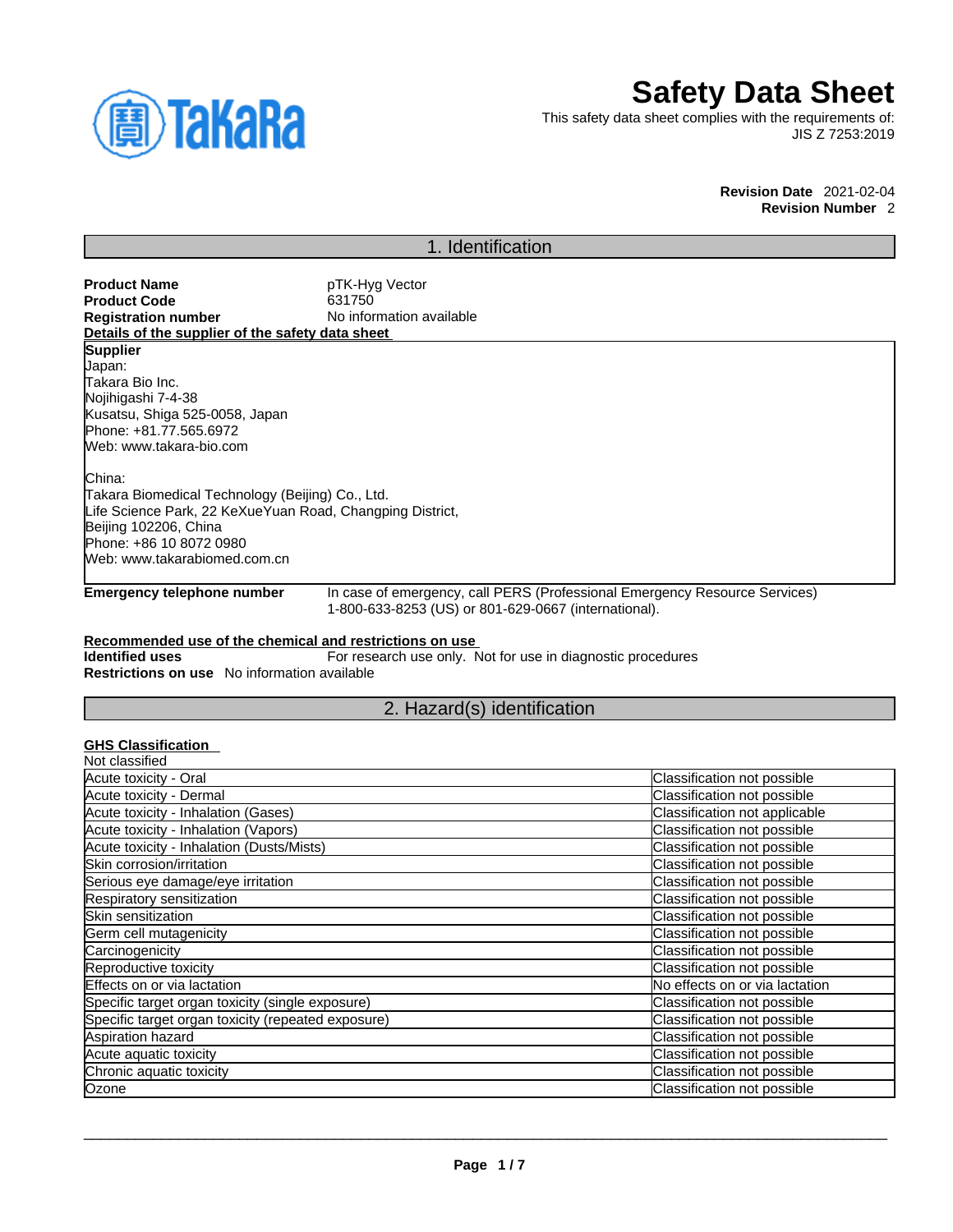## **GHS label elements**

#### **Hazard Statements**  Not classified

**Prevention**

• Not applicable

### **Response**

- Not applicable **Storage** • Not applicable
- **Disposal** • Not applicable

# **Other hazards**

No information available.

# 3. Composition/information on ingredients

### **Pure substance/mixture Mixture**

| Chemical name    | CAS No             | Weight-%        | <b>ENCS Inventory</b> | <b>ENCS Number</b> | <b>ISHL Inventory</b> | <b>ISHL No</b> |
|------------------|--------------------|-----------------|-----------------------|--------------------|-----------------------|----------------|
| Plasmid, pTK-Hyg | <b>CAS-PLASMID</b> | $-30$<br>$10 -$ | No information        |                    | No information        |                |
|                  |                    |                 | available             |                    | available             |                |

# **Pollutant Release and Transfer Registry (PRTR)**

Not applicable

## **Industrial Safety and Health Law**

ISHL Notifiable Substances

Not applicable

Harmful Substances Whose Names Are to be Indicated on the Label Not applicable

## **Poisonous and Deleterious Substances Control Law**

Not applicable

# 4. First-aid measures

| In case of inhalation                                 | Remove to fresh air.                                                                                                    |
|-------------------------------------------------------|-------------------------------------------------------------------------------------------------------------------------|
| In case of skin contact                               | Wash skin with soap and water.                                                                                          |
| In case of eye contact                                | Rinse thoroughly with plenty of water for at least 15 minutes, lifting lower and upper eyelids.<br>Consult a physician. |
| In case of ingestion                                  | Clean mouth with water and drink afterwards plenty of water.                                                            |
| Most important symptoms/effects,<br>acute and delayed | No information available.                                                                                               |
| Note to physicians                                    | Treat symptomatically.                                                                                                  |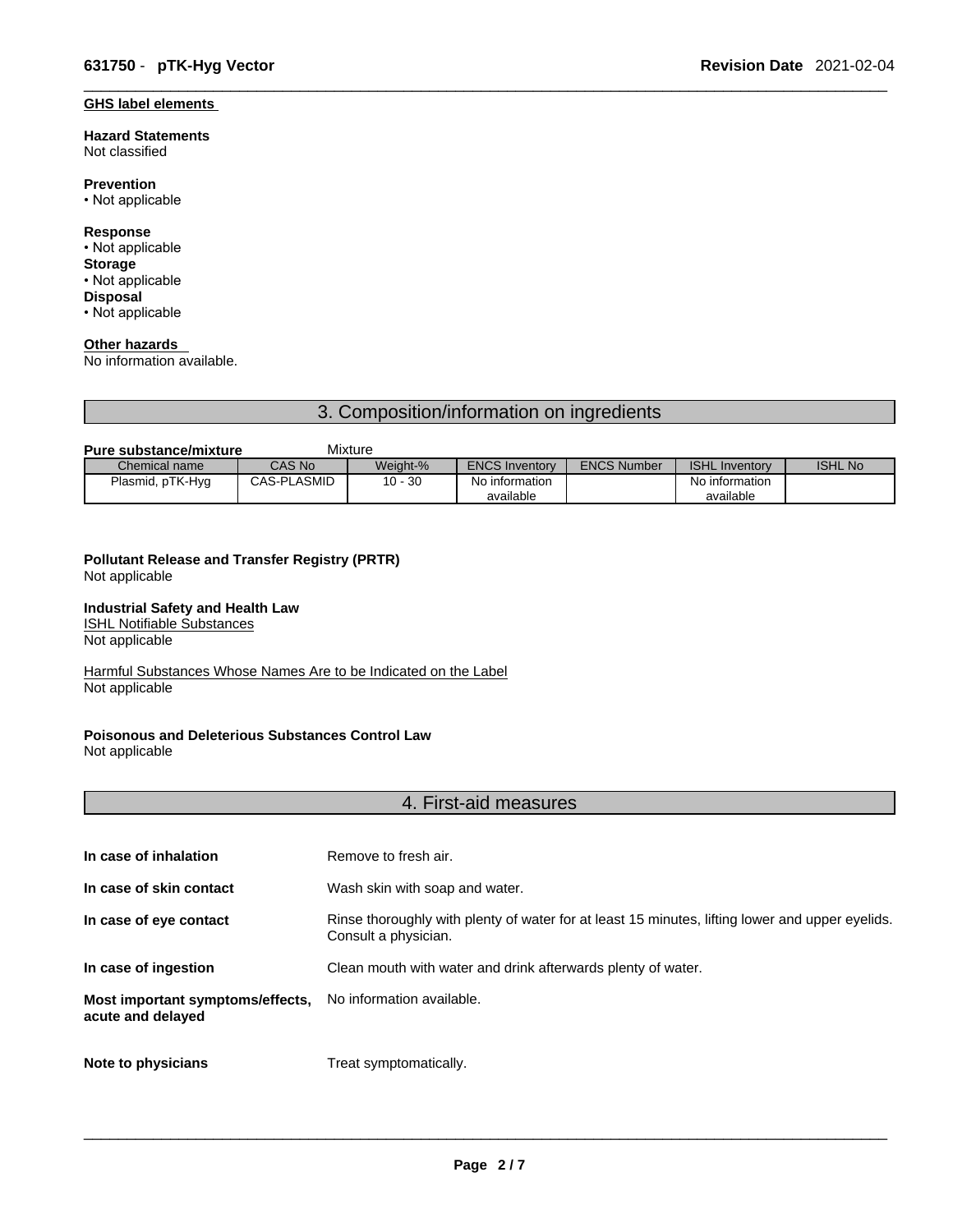| 5. Fire-fighting measures                                                        |                                                                                                                                       |  |  |  |
|----------------------------------------------------------------------------------|---------------------------------------------------------------------------------------------------------------------------------------|--|--|--|
| <b>Suitable Extinguishing Media</b>                                              | Use extinguishing measures that are appropriate to local circumstances and the<br>surrounding environment.                            |  |  |  |
| Unsuitable extinguishing media                                                   | Do not scatter spilled material with high pressure water streams.                                                                     |  |  |  |
| Specific hazards arising from the<br>chemical                                    | No information available.                                                                                                             |  |  |  |
| <b>Special Extinguishing Media</b><br><b>Large Fire</b>                          | Cool drums with water spray.<br>CAUTION: Use of water spray when fighting fire may be inefficient.                                    |  |  |  |
| Special protective equipment and<br>precautions for fire-fighters                | Firefighters should wear self-contained breathing apparatus and full firefighting turnout<br>gear. Use personal protection equipment. |  |  |  |
|                                                                                  | 6. Accidental release measures                                                                                                        |  |  |  |
| <b>Personal precautions, protective</b><br>equipment and emergency<br>procedures | Ensure adequate ventilation.                                                                                                          |  |  |  |
| For emergency responders                                                         | Use personal protection recommended in Section 8.                                                                                     |  |  |  |
| <b>Environmental precautions</b>                                                 | See Section 12 for additional Ecological Information.                                                                                 |  |  |  |
| <b>Methods for containment</b>                                                   | Prevent further leakage or spillage if safe to do so.                                                                                 |  |  |  |
| Methods for cleaning up                                                          | Pick up and transfer to properly labeled containers.                                                                                  |  |  |  |
|                                                                                  |                                                                                                                                       |  |  |  |

# 7. Handling and storage

| <b>Handling</b>           |                                                                          |
|---------------------------|--------------------------------------------------------------------------|
| Advice on safe handling   | Handle in accordance with good industrial hygiene and safety practice.   |
| <b>Storage</b>            |                                                                          |
| <b>Storage Conditions</b> | Keep containers tightly closed in a dry, cool and well-ventilated place. |

|                                                                                | 8. Exposure controls/personal protection                                                                                                                                               |
|--------------------------------------------------------------------------------|----------------------------------------------------------------------------------------------------------------------------------------------------------------------------------------|
| <b>Engineering controls</b>                                                    | Showers<br>Eyewash stations                                                                                                                                                            |
| <b>Exposure guidelines</b>                                                     | Ventilation systems.<br>This product, as supplied, does not contain any hazardous materials with occupational<br>exposure limits established by the region specific regulatory bodies. |
| <b>Biological occupational exposure</b><br>limits                              | This product, as supplied, does not contain any hazardous materials with biological limits<br>established by the region specific regulatory bodies                                     |
| <b>Environmental exposure controls</b><br><b>Personal Protective Equipment</b> | No information available.                                                                                                                                                              |
| <b>Respiratory protection</b>                                                  | No protective equipment is needed under normal use conditions. If exposure limits are<br>exceeded or irritation is experienced, ventilation and evacuation may be required.            |
| Eye/face protection<br>Skin and body protection                                | No special protective equipment required.<br>No special protective equipment required.                                                                                                 |
|                                                                                |                                                                                                                                                                                        |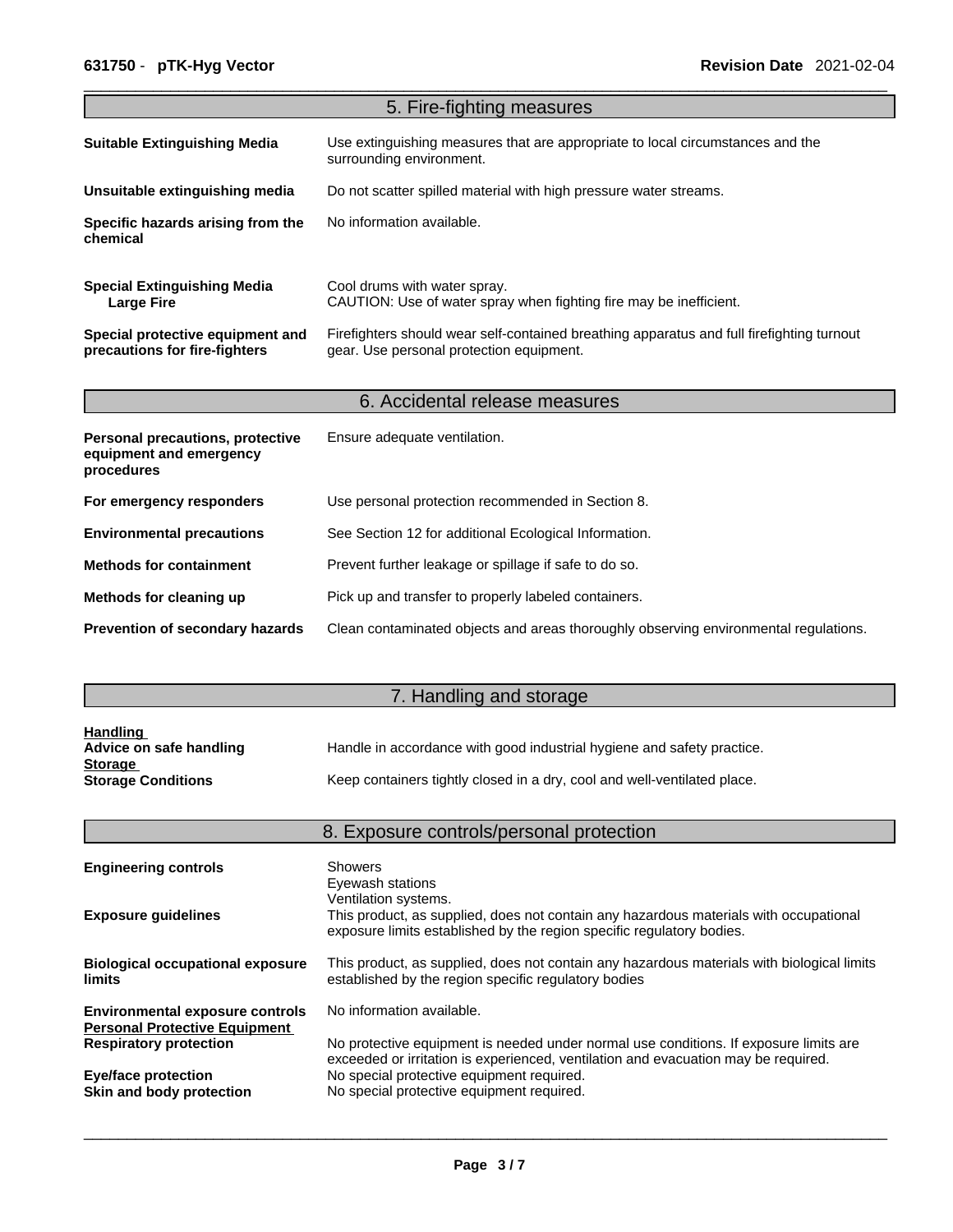# 9. Physical and chemical properties

### **Information on basic physical and chemical properties**

| Appearance            | Clear, colorless         |
|-----------------------|--------------------------|
| <b>Physical state</b> | Liauid                   |
| Color                 | Clear                    |
| Odor                  | None                     |
| <b>Odor Threshold</b> | No information available |

**Property Remarks • Property Remarks • Method Melting point / freezing point**  $\blacksquare$  **Melting point** No information available **Boiling point/boiling range (°C)** and the set of the set of the No information available **Flammability (solid, gas)** No information available **Upper/lower flammability or explosive limits Upper flammability limit: Lower flammability limit: Flash point** ASTM D 56 **Evaporation Rate**<br> **Autoignition temperature**<br> **Autoignition temperature**<br> **Autoignition available Autoignition temperature**<br> **Decomposition temperature** Noinformation available<br>
No information available **Decomposition temperature pH pH** *pH* **Viscosity Kinematic viscosity Notifically** No information available **Dynamic Viscosity No information available** No information available **Water solubility Water solubility Water solubility Water Solubility Water Solubility Water Solubility Water Solubility Water Solubility Water Solubility Water Solubility Water Solub Solubility in other solvents intervalsed notation No information available No** information available **Partition Coefficient (n-octanol/water) Vapor pressure**<br> **Vapor density**<br> **Vapor density**<br> **Vapor density Vapor density**<br> **Vapor density**<br> **Relative density**<br> **Relative density Particle characteristics Particle Size Distribution** Not applicable

### **Other information**

**Oxidizing properties** 

**Explosive properties**<br> **Oxidizing properties**<br>
No information available

## 10. Stability and reactivity

No information available

**Relative density** No information available

**Not applicable** 

**Reactivity No information available. Chemical stability** Stable under normal conditions. **Possibility of hazardous reactions** None under normal processing. **Incompatible materials** None known based on information supplied. **Hazardous Decomposition Products** None known based on information supplied. **Explosion Data Sensitivity to static discharge** None.

**Sensitivity to mechanical impact** None.

11. Toxicological information

#### **Acute toxicity**

**Numerical measures of toxicity - Product Information** No information available

100 % of the mixture consists of ingredient(s) of unknown acute oral toxicity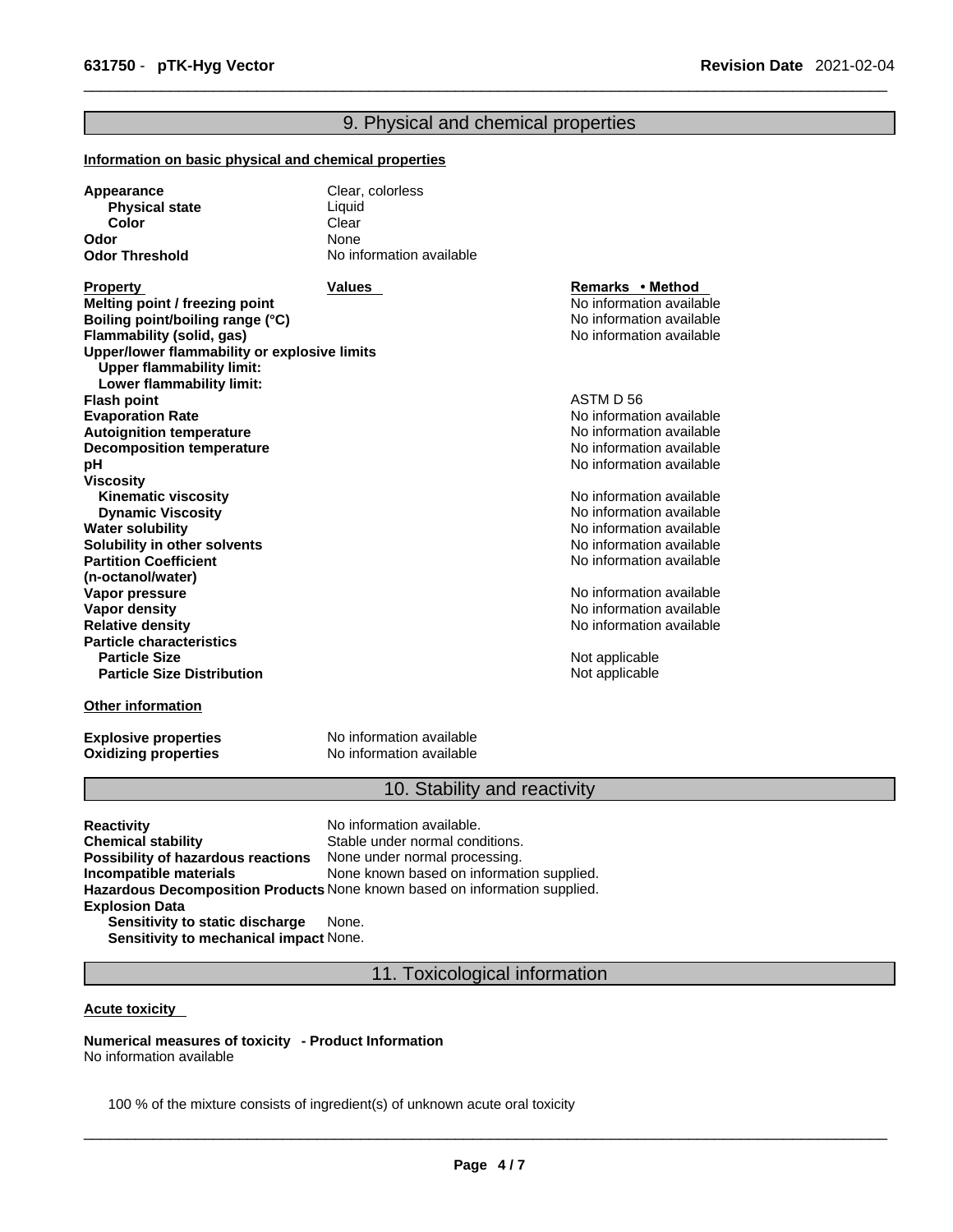100 % of the mixture consists of ingredient(s) of unknown acute dermal toxicity

- 100 % of the mixture consists of ingredient(s) of unknown acute inhalation toxicity (gas)
- 100 % of the mixture consists of ingredient(s) of unknown acute inhalation toxicity (vapor)

100 % of the mixture consists of ingredient(s) of unknown acute inhalation toxicity (dust/mist)

| <b>Symptoms</b>                   | No information available.                                                                      |
|-----------------------------------|------------------------------------------------------------------------------------------------|
| <b>Product Information</b>        |                                                                                                |
| Ingestion                         | Specific test data for the substance or mixture is not available.                              |
| <b>Inhalation</b>                 | Specific test data for the substance or mixture is not available.                              |
| <b>Skin contact</b>               | Specific test data for the substance or mixture is not available.                              |
| Eye contact                       | Specific test data for the substance or mixture is not available.                              |
| <b>Skin corrosion/irritation</b>  | Based on available data, the classification criteria are not met. Classification not possible. |
| Serious eye damage/eye irritation | Based on available data, the classification criteria are not met. Classification not possible. |
| Respiratory or skin sensitization | Classification not possible.                                                                   |
| <b>Germ cell mutagenicity</b>     | Based on available data, the classification criteria are not met. Classification not possible. |
| Carcinogenicity                   | Based on available data, the classification criteria are not met. Classification not possible. |
| <b>Reproductive toxicity</b>      | Based on available data, the classification criteria are not met. Classification not possible. |
| <b>STOT - single exposure</b>     | Based on available data, the classification criteria are not met. Classification not possible. |
| STOT - repeated exposure          | Based on available data, the classification criteria are not met. Classification not possible. |
| <b>Aspiration hazard</b>          | Based on available data, the classification criteria are not met. Classification not possible. |

| 12. Ecological information        |                                                                                                |  |  |
|-----------------------------------|------------------------------------------------------------------------------------------------|--|--|
| <b>Ecotoxicity</b>                | Classification not possible.                                                                   |  |  |
| Percentage for unknown<br>hazards | 89 % of the mixture consists of component(s) of unknown hazards to the aquatic<br>environment. |  |  |
| Persistence and degradability     | No information available.                                                                      |  |  |
| <b>Bioaccumulation</b>            | No information available.                                                                      |  |  |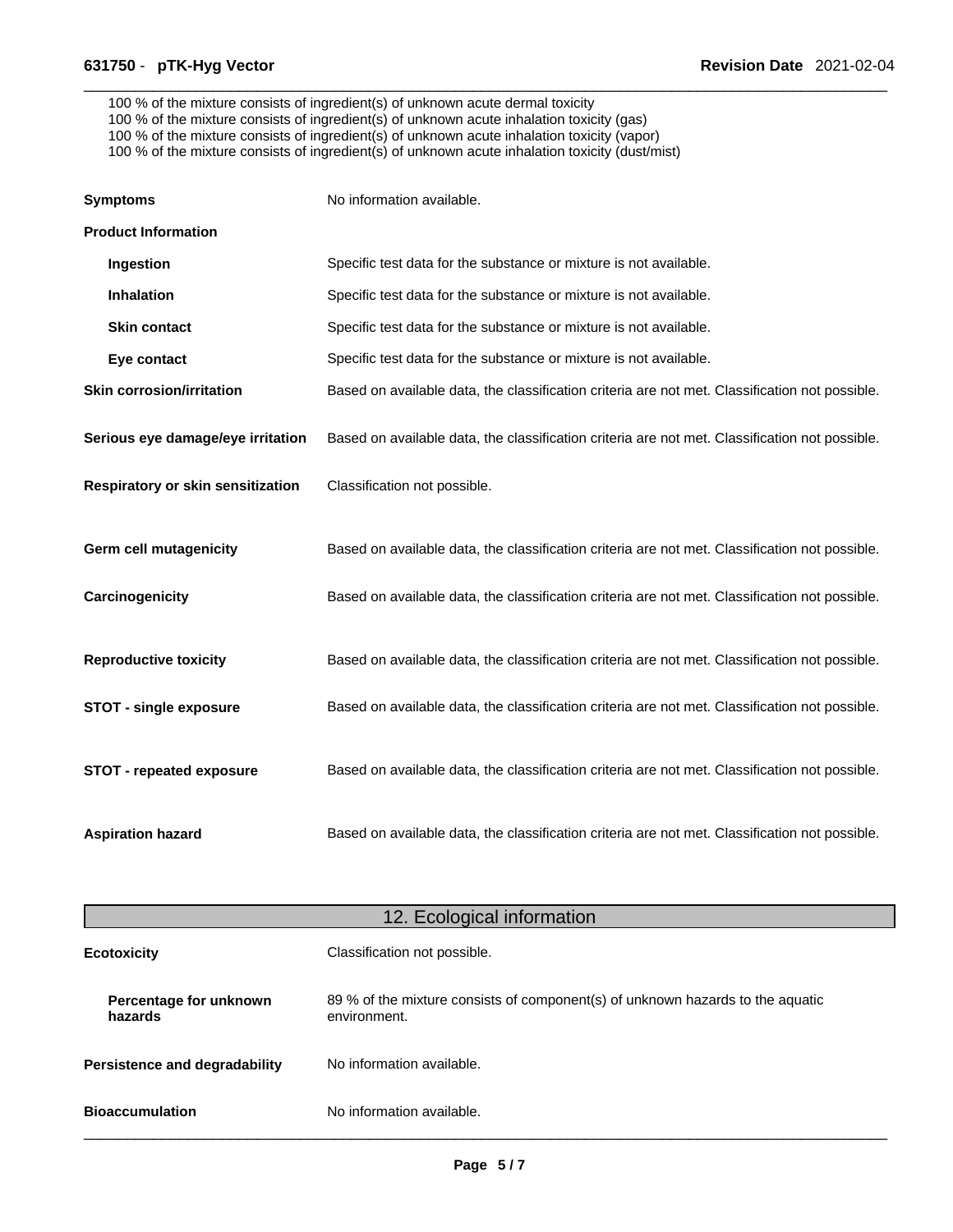| Hazardous to the ozone layer<br>Other adverse effects           | Classification not possible. Based on available data, the classification criteria are not met.<br>No information available. |  |  |
|-----------------------------------------------------------------|-----------------------------------------------------------------------------------------------------------------------------|--|--|
|                                                                 | 13. Disposal considerations                                                                                                 |  |  |
| Waste from residues/unused<br>products                          | Dispose of in accordance with local regulations. Dispose of waste in accordance with<br>environmental legislation.          |  |  |
| Do not reuse empty containers.<br><b>Contaminated packaging</b> |                                                                                                                             |  |  |
|                                                                 | 14. Transport information                                                                                                   |  |  |
|                                                                 |                                                                                                                             |  |  |

| <b>IMDG</b> | Not regulated |
|-------------|---------------|
| ADR         | Not regulated |
| IATA        | Not regulated |
| Japan       | Not regulated |

# 15. Regulatory information

### **National regulations**

**Pollutant Release and Transfer Registry (PRTR)** Not applicable

**Industrial Safety and Health Law** Not applicable **ISHL Notifiable Substances** Not applicable

**Poisonous and Deleterious Substances Control Law** Not applicable

**Fire Service Law:** Not applicable

**Act on the Evaluation of Chemical Substances and Regulation of Their Manufacture, etc. (CSCL)** Not applicable

**Act on Prevention of Marine Pollution and Maritime Disaster** Not applicable

### **International Regulations**

**The Stockholm Convention on Persistent Organic Pollutants** Not applicable

**The Rotterdam Convention** Not applicable

**International Inventories IECSC** .

### **Legend:**

**TSCA** - United States Toxic Substances Control Act Section 8(b) Inventory **DSL/NDSL** - Canadian Domestic Substances List/Non-Domestic Substances List  **EINECS/ELINCS** - European Inventory of Existing Chemical Substances/European List of Notified Chemical Substances **ENCS** - Japan Existing and New Chemical Substances **IECSC** - China Inventory of Existing Chemical Substances **KECL** - Korean Existing and Evaluated Chemical Substances **PICCS** - Philippines Inventory of Chemicals and Chemical Substances